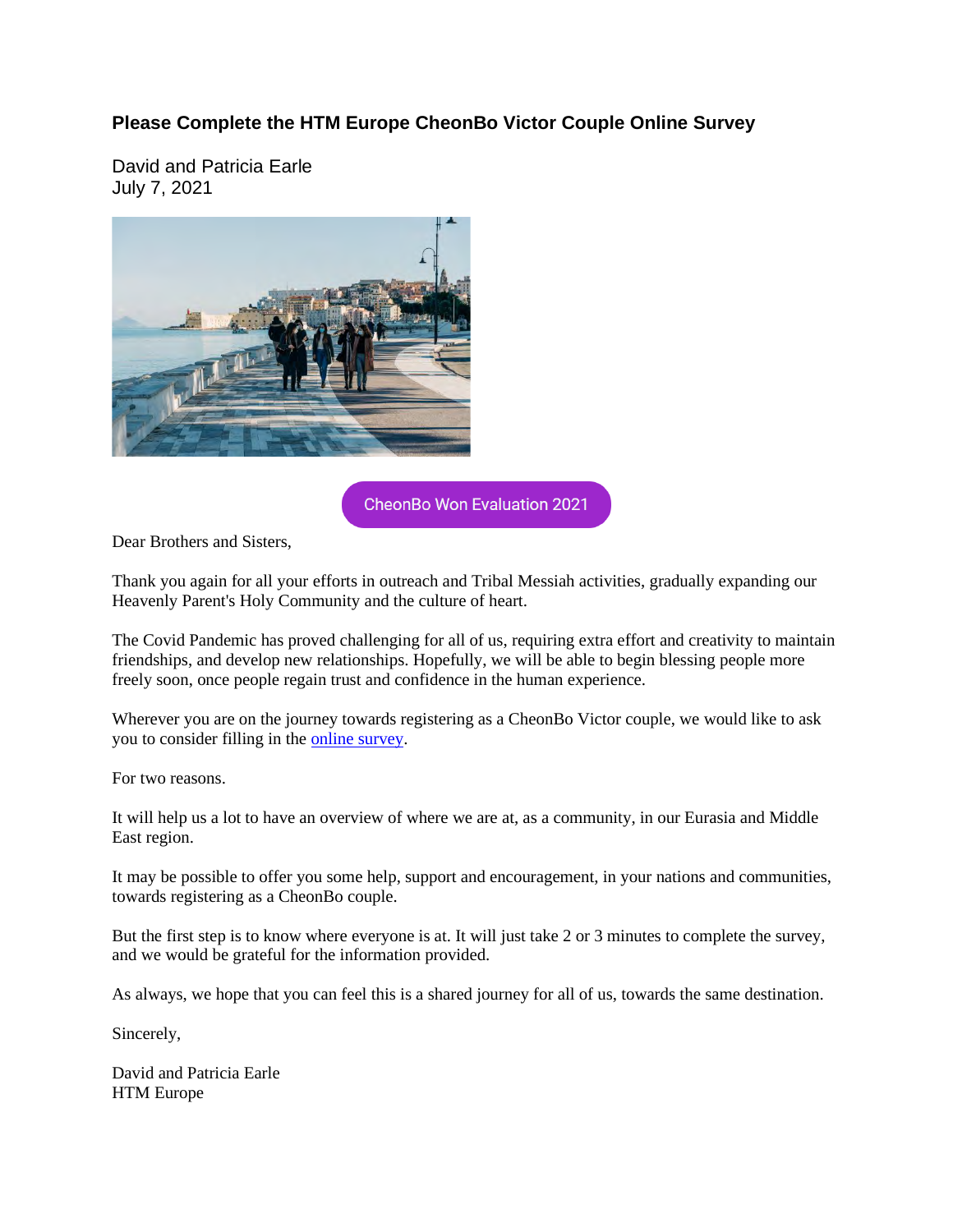| <b>CheonBo Won Evaluation 2021</b><br>Survey<br>* Required                                     |
|------------------------------------------------------------------------------------------------|
| Name *<br>Your answer<br>田                                                                     |
| Nation *<br>Your answer                                                                        |
| E-Mail *<br>Your answer                                                                        |
| Completion of the Ancestor Blessing of 430 Generations *<br><b>YES</b><br>75%<br>$50\%$<br>25% |
| Completion of Tribal Blessing of 430 Couples *<br><b>YES</b><br>75%<br>$50\%$<br>25%           |
| Completion of Blessing of 43 couples in your home nation(s) *<br><b>YES</b><br><b>NO</b>       |